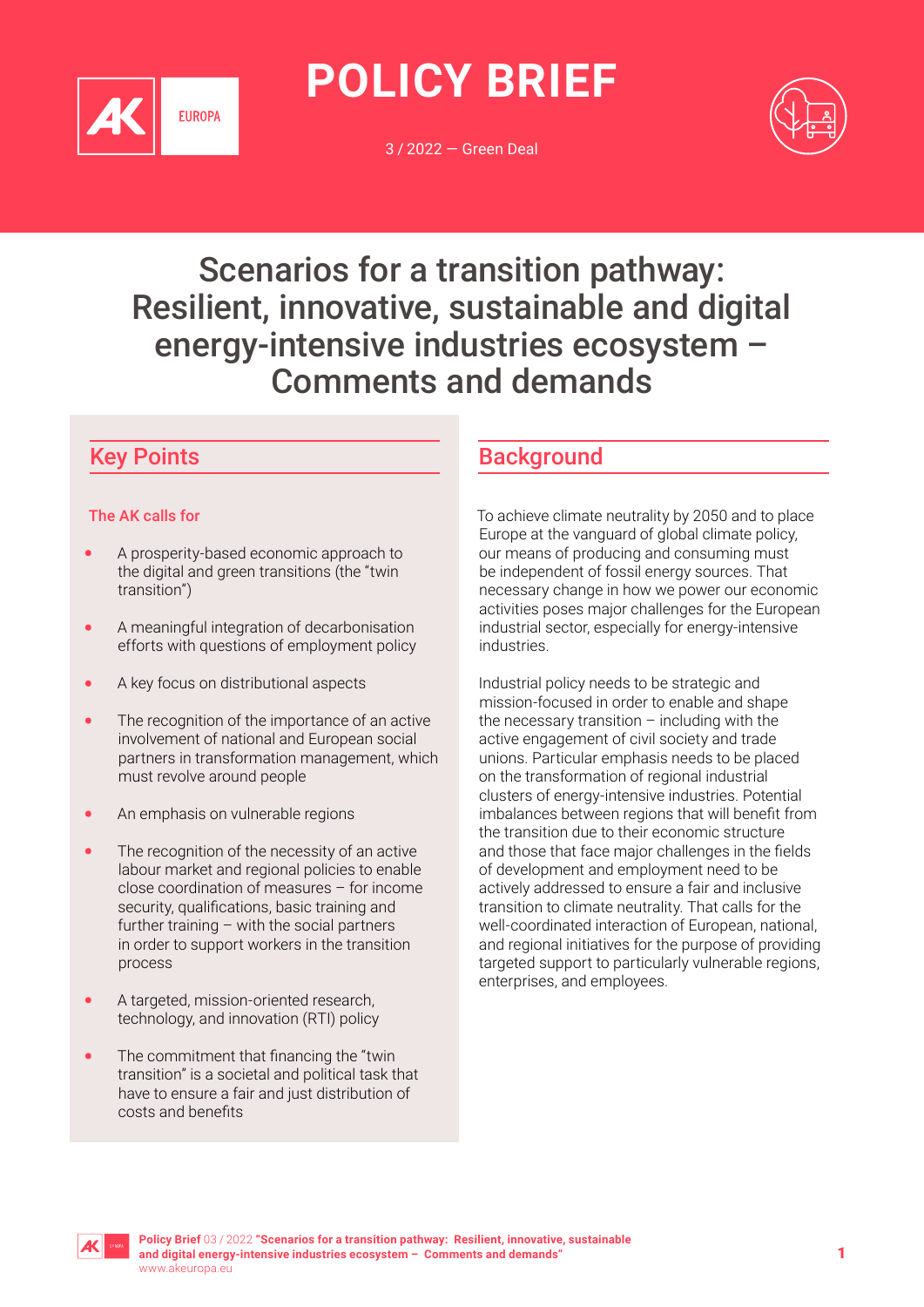# Main Findings

#### 1. Resilience

By disrupting international supply and value chains, the Covid-19 pandemic has thrown the dependence of the European industrial sector into sharp relief. For the purpose of increasing the resilience of the European economy, there is not only a need for comprehensive analysis of dependencies. There is also a need for measures to expand strategic capacity, the promotion of the circular economy in order to conserve resources, and an active public sector that reduces vulnerability to crises by means of infrastructure, public services, and well-developed state welfare services. Furthermore, recent research findings show that active public participation models can contribute significantly to managing major social challenges by supporting innovation. Strategic public participation management, using existing and newly created public participation models, should certainly be included in the set of instruments applied.

Furthermore, the strengthening and development of production capacity and regional circular flows of economic activity should be promoted and supported by industrial policy initiatives. It is particularly important to promote production capacity within the EU in fields of strategic importance, to safeguard critical infrastructure, and to reinforce social capacity, such as basic public services. The aim has to be to ensure security of supply and high quality of supply. The diversification of value chains promoted by EU trade policy to date does not go far enough.

#### 2. Digitalisation

Just like decarbonisation, digitalisation – as the second major driver of change in the "twin transition" – presents both challenges and opportunities. Here too, policy-making needs to revolve around people and their needs. According to the principle of digital humanism, digitalisation processes and technological progress can be addressed systematically as ethical and legal regulatory challenges. Essentially that means responding to socio-technical problems arising from monopolisation tendencies, concentration of capital and power, and the use of potentially discriminatory algorithms and Artificial Intelligence.

In addition, digital technologies can play a substantial role in meeting climate targets at the crossover points with decarbonisation. That is particularly true with respect to using resources more efficiently. Digitalisation can help to reduce material costs and optimise processes, thereby enabling resources to be conserved. Moreover, digitalisation can enable

the partial backshoring of production capacity. That can potentially contribute to a significant reduction in environmentally harmful transport routes. However, digitalisation also has great potential in fields of the circular economy since it can foster the sustainable regionalisation of the economy in Europe.

Nevertheless, digitalisation requires high computing power and energy-intensive processes. The growing dependence – including the industrial sector – of IT infrastructure, especially of data centres, also means that the sector is currently increasingly dependent on fossil energy sources. That makes it necessary to transition at the same pace to purely renewable energy sources so that data centres and IT infrastructure can be powered by renewable electricity.

#### 3. Institutional framework

An active and preventive structural policy is needed in order to meet climate targets and allow for an inclusive transition to climate neutrality. Using coordinated mission-driven strategies and sets of measures, it must be aimed at transforming Europe as an industrial location into a high-quality location with sustainable, potentially circular, industrial value creation systems and circular flows of economic activity characterised by high employment and good working conditions as well as a high degree of legal security (for example, in terms of job security and data protection).

For that to succeed, there is a need for viable governance with strategies and measures that are closely linked at the various political levels. The institutional framework must be geared towards focusing on the social dimension of a fair transition and ensuring codetermination and participation at all levels. The involvement of all stakeholders in regionspecific transformation management is urgently needed since otherwise opaque and unbalanced decisions will be made, with the associated social ramifications. The active involvement of national and European social partners is of great importance to enable the coordination of measures – for income security, qualifications, basic training and further training – with the social partners in line with the relevant aims and needs and to develop and pursue transition pathways together with workers.

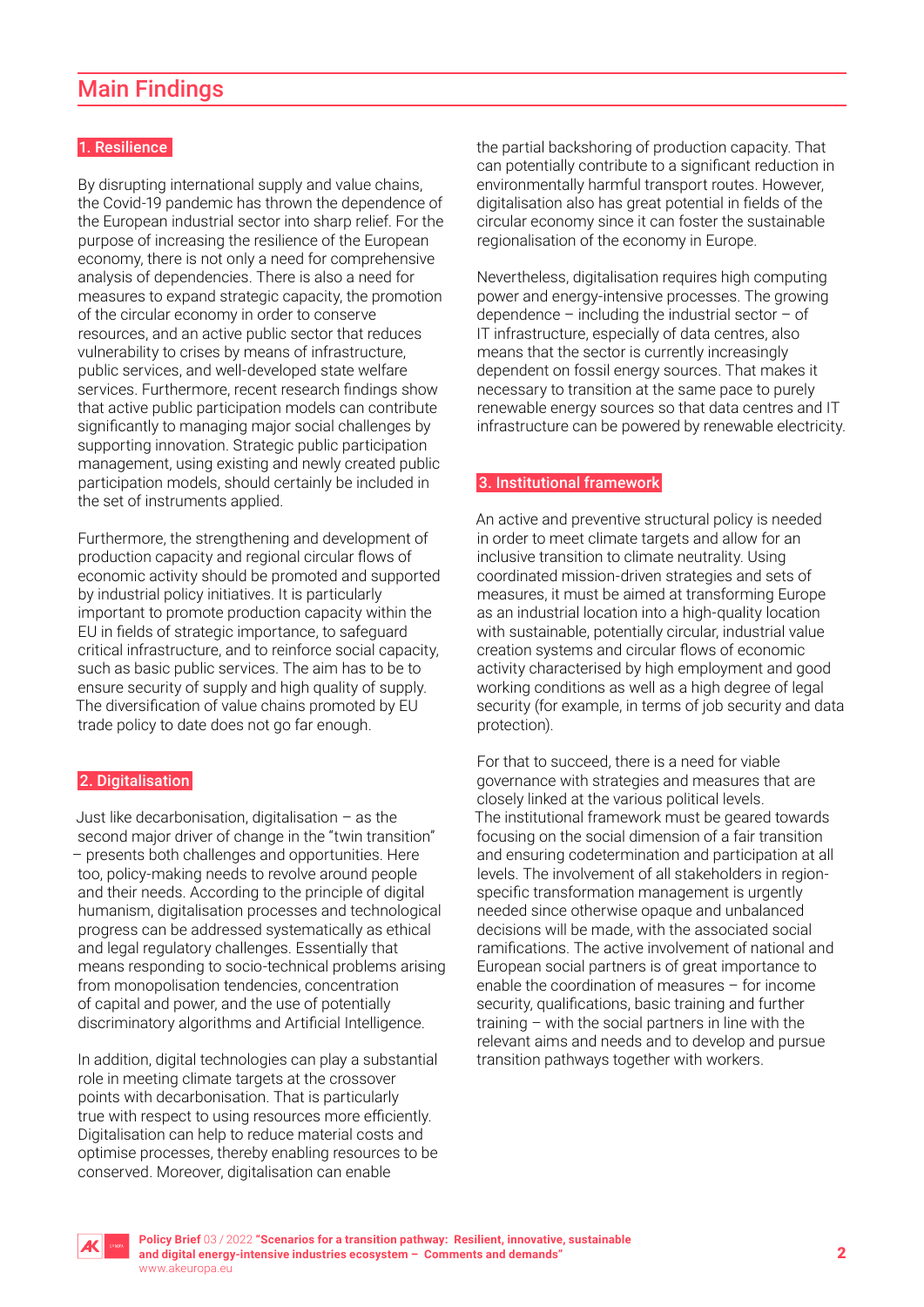For highly vulnerable regions, industries, and professional groups, further elements should also be taken into consideration in order to achieve a socially balanced transition path:

- Structural development processes tailored to the respective region and the ability to plan ahead thanks to binding and adequate multi-year funding and regular monitoring.
- Supported regions also require non-investment instruments, such as regional development concepts, regional management, regional budgets, cooperation networks, and innovation clusters.
- Close coordination of European, national, and regional initiatives and instruments
- Support for and development of regional innovation systems, i.e. the network of relations and interaction between enterprises, universities, research centres and, not least, civil society

Innovation must be broadly conceived and not limited to technological innovations. Social innovation is of particular importance with respect to matters of governance. Socio-technical innovation systems can likewise help to kick-start necessary innovation processes in companies themselves, as well as at the regional and state level. It is necessary to cushion against unintended effects and to foster cooperation, codetermination, and exchange. The forward-looking strengthening of social infrastructure is of particular fundamental economic importance.

#### 4. Infrastructure and energy requirements

The development of a sustainable and resilient energy system is pivotal to the decarbonisation of energy-intensive industries. Only the provision of sufficient renewable and sustainable energy will enable industrial production to be decarbonised to the extent necessary for meeting climate targets. The economical and efficient use of renewable energy resources will be key. Priority must be given to the principle of "Energy efficiency first" and the produced amounts of renewable energy need to be used efficiently and effectively for the purpose of decarbonisation.

Decarbonisation of energy-intensive industries requires large quantities of renewable energy to supply the necessary amounts of green hydrogen. Hydrogen and other green gases, such as biomethane (renewable natural gas), should primarily be used in fields where they are needed for decarbonisation. That applies to the production of green steel, the production of chemical products, and drive systems in heavy goods transport.

In addition to prioritisation of the fields of use for green gases, a fair allocation of costs must be a central element of the energy transition. The expansion of production capacity – including for green hydrogen – and ensuring security of supply and the high-quality supply of renewable energy will result in an increase in system costs. As a societal and political task, the costs need to be distributed among all actors in order to ensure the continued affordability of clean energy for households. The affordability of green energy is therefore an important criterion in the energy transition.

From the perspective of Austrian workers, nuclear power – whose generation and final storage cannot be considered sustainable in either theory or in reality – should not be funded or otherwise promoted. The AK categorically rejects classing nuclear energy as on a par with renewable energy sources.

#### 5. Skills, qualifications and the just transition

The transition to a climate-neutral Europe will only succeed if it is "fair and inclusive". Given the importance of the industrial sector for the economy and employment, the implementation of a just transition needs to be more ambitious and involve a wide range of labour market, education/training, and health policy measures.

In countries with a strong industrial base, employment relations are less conflict-prone and are more stable. The industrial sector also plays a central role in highquality and up-to-date training and further training. That in turn has a key influence on the innovation process, since well-trained people working under good conditions are also innovative in the production process. That function of the industrial sector needs to be retained and consolidated in the transition process.

During the transition, some existing qualifications and skills will no longer be of value or will be devalued by the structural change, while other qualifications and skills will gain in importance. Some job profiles or professions may disappear entirely, while new ones will be established. In addition to creating the relevant legal and regulatory framework and establishing incentives and obligations for enterprises, there are also further transition-related tasks requiring active policymaking in the fields of the labour market, employment, and health. Employees, unemployed people, and disadvantaged groups on the labour market should be supported by low-threshold and inclusive basic and further training offers, as well as qualification measures and working models geared to the specific life phase of workers. The public sector must itself play an active role and provide employment in socially important fields to a greater extent.